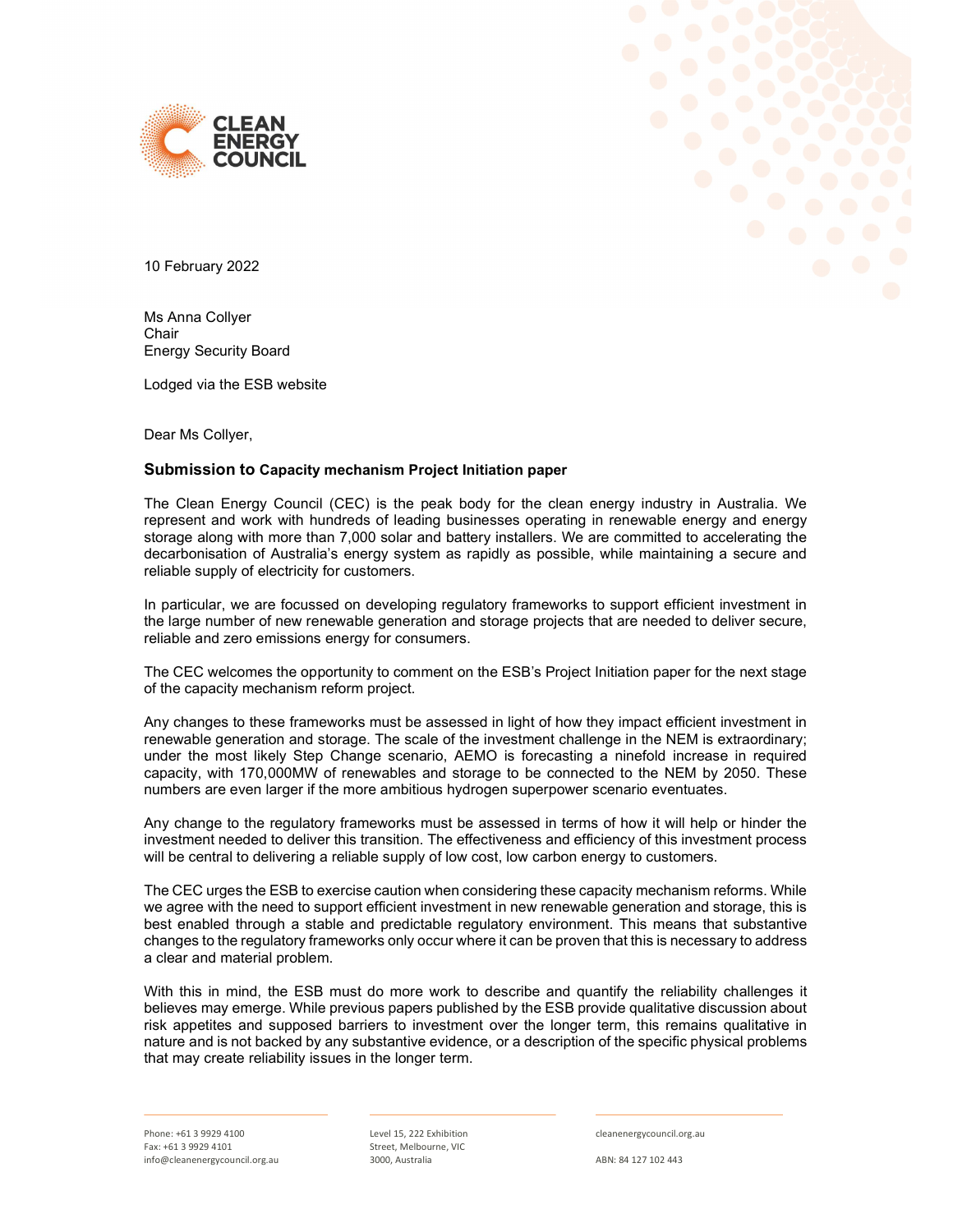Similarly, the ESB must recognise the impossibility of designing a single capacity mechanism that can both provide certainty around the exit of thermal coal generation, while supporting early investment in new renewable generation and storage to replace that capacity. These two objectives are fundamentally incompatible and must be addressed through separate mechanisms. More generally, as highlighted throughout this submission, we consider it to be physically impossible for the ESB to design a single capacity mechanism that meets all of the principles set out by Ministers. This highlights the need to separate out the two key drivers of any new mechanisms, and develop them to be commensurate to the problem identified and to minimise regulatory complexity.

We look forward to working with the ESB to consider the full suite of measures to support efficient investment outcomes. However, a lot of that work falls outside of the current scope of the ESB's capacity mechanism design, particularly reforms to support investment in energy storage and improvements to the connection process. The CEC is keen to work further with the ESB, AEMO, the AER and the AEMC to progress work in these areas, which we believe are far more likely to support better outcomes in terms of efficient investment in renewable capacity.

# Minimisation of regulatory complexity and uncertainty

As highlighted previously, the current environment for investment in renewable generation and storage is already complex and uncertain. Investors have to navigate an increasingly complex and changeable regulatory environment, in addition to the already challenging processes of project planning and financing.

Policy makers must therefore present a clear and unarguable rationale for regulatory change, in terms of striking the correct balance between benefit and increased complexity for investors.

The ESB should adopt a staged approach to the introduction of any capacity mechanisms. This should begin with assessment of a clear problem definition, that draws on both market and power system modelling, to identify any emerging reliability challenges.

If a problem can be clearly identified, the ESB should then assess solutions in terms of their regulatory complexity and likely cost/benefit impact for investors. This must start with assessing whether existing reliability frameworks can be minimally adapted to meet any identified reliability challenges. The ESB should only then consider the introduction of more complex mechanisms once it has been proven that small tweaks to existing frameworks cannot deliver.

Our submission describes this approach in more detail. The CEC looks forward to working collaboratively with the ESB to understand any emerging challenges to reliability, and what can be done to manage these challenges while minimising regulatory complexity for clean energy investors.

# What is the problem?

As the ESB has itself acknowledged, AEMO's analysis has not found any clear near term reliability problem under existing frameworks. Expected investment in new thermal projects, coupled with the much larger capacity pipeline of renewable generation and storage, means no obvious reliability shortfall is projected to occur in the NEM over the next decade.<sup>1</sup>

Further analysis from AEMO set out in the Draft 2022 ISP has further examined the potential for any reliability shortfalls out to 2040. This analysis, based around the ambitious Step change scenario, shows no breach of the reliability standard out to 2040. It does however demonstrate a changing seasonal distribution of the incidence of USE, with more USE in the winter months. This goes to the discussions

<sup>1</sup> AEMO, 2021 Electricity Statement of Opportunities, pp.6-8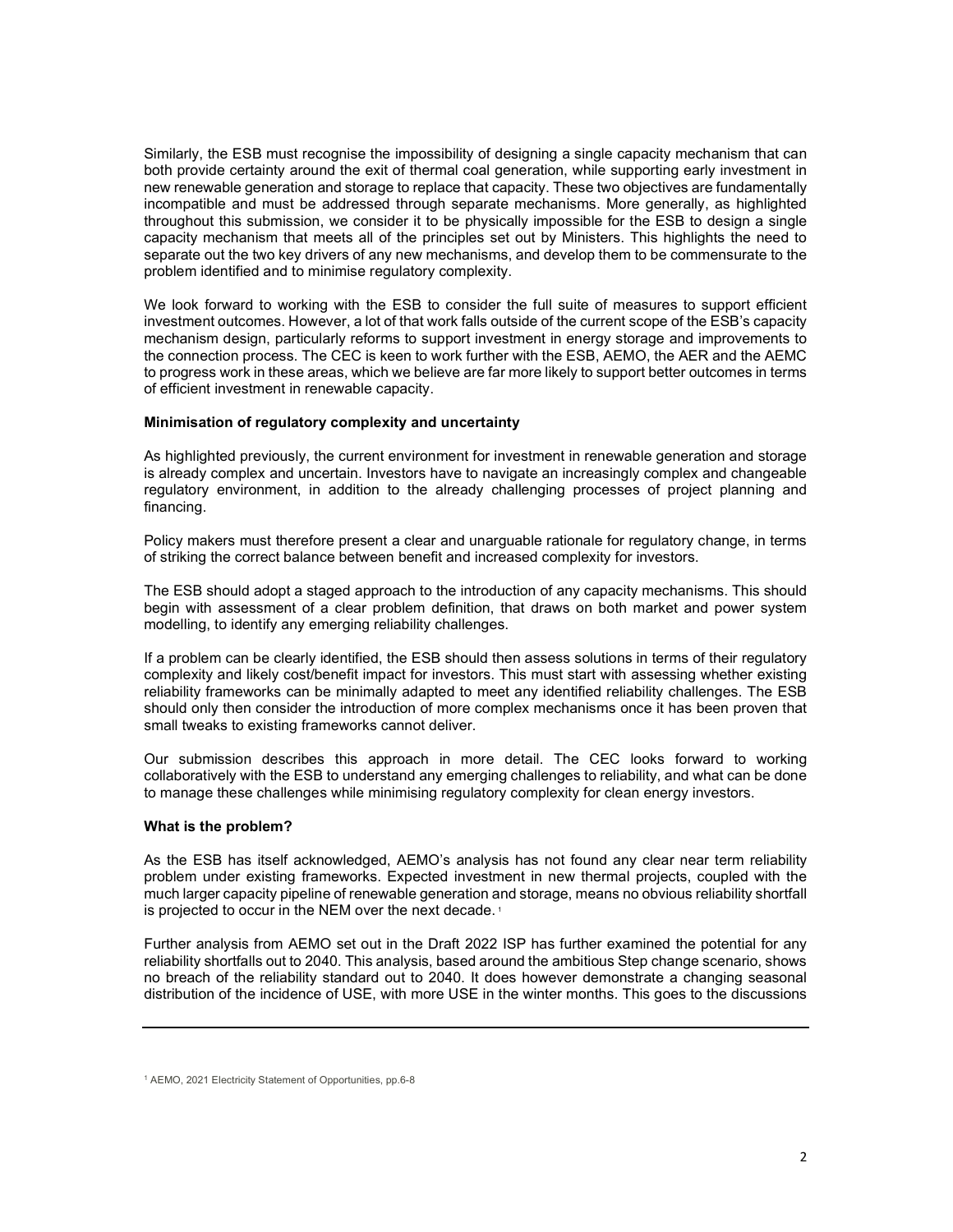

of the changing drivers of reliability challenges as the generation mix changes, as set out later in this submission.

However, the ESB has pointed to longer term reliability issues, associated with participants not having 'sufficient incentive to manage long-term capacity risk'.2 The ESB then suggests that this is also associated with the rapidly changing nature of the power system, and the difficulty in assessing risk.

The arguments made by the ESB in these earlier documents are not unreasonable; the degree of uncertainty currently affecting energy markets is significant. Physical changes in the system are creating new risks, which participants are learning to manage. However, its also true that adding yet another market reform to the mix, on top of other significant changes such as five minute settlement and access reform, can itself actually create new risks to manage, by increasing the degree of regulatory complexity and change faced by participants.

With this in mind, its imperative the ESB and Reliability Panel undertake further detailed analysis to identify and quantify the nature and extent of any such challenges to efficient investment, and any associated reliability problems, beyond those that AEMO has not been able to identify in its ESOO and ISP.

We suggest this work should begin with an unpacking of the key physical changes in the system, with a view to understanding whether and how these physical drivers might create challenges and unmanageable risks for participants, thus hindering efficient investment and creating reliability problems.

It's encouraging to see the ESB acknowledging the importance of these physical drivers, and their relationship to risk, investment and reliability. Section 5.1 of the ESB's paper goes some way to articulating the nature of some of these issues, by exploring the nature of the 'at risk periods'. This work must be continued, with more detailed qualitative and quantitative description of the nature of these risks and associated reliability challenges.

Soirce: AEMO, 2022 Draft Integrated System Plan, Appendix 4, p.12

<sup>&</sup>lt;sup>2</sup> ESB, Post-2025 Market Design Final advice to Energy Ministers Part B, p.19.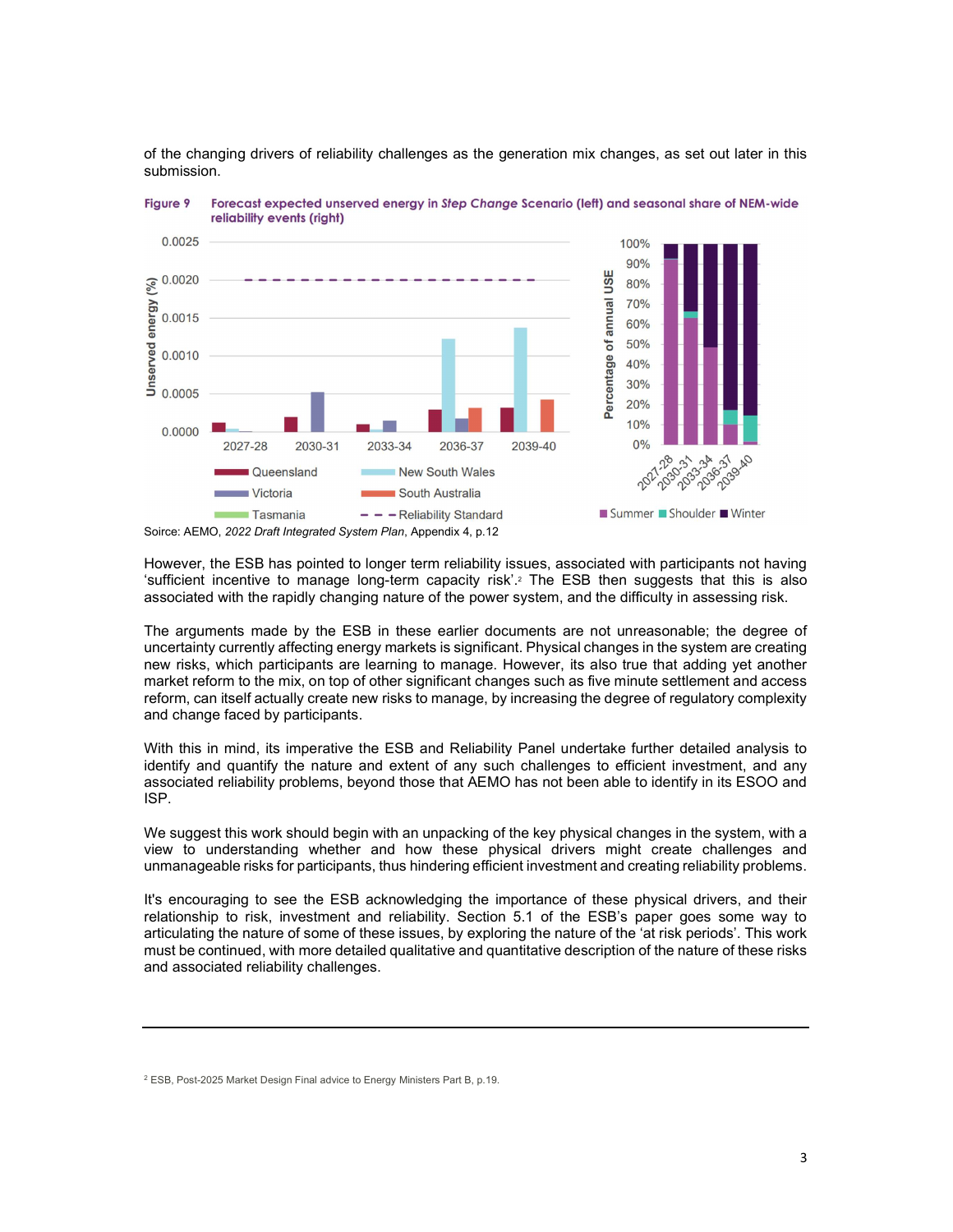In particular, we encourage the ESB to consider whether traditional peak demand periods will remain the main challenge to reliability. Further work is needed to explore whether other kinds of challenges to reliability are emerging, such as intra day ramping, seasonal VRE availability and the challenges associated with minimum demand. This will steer the ESB towards mechanisms that are more appropriately tailored, and which can minimise unintended consequences.

With this in mind, its also encouraging to see that the ESB has committed to working with the Panel through the RSSR process. The Panel's review is the appropriate vehicle where the detailed modelling can be undertaken to firstly identify the nature of these emerging changes and risks, and secondly to explore how participants may respond to them through the existing reliability frameworks. As a body that includes industry membership, the Panel is also well placed to foster a more collaborative approach to examining this issue.<sup>3</sup>

#### What kind of capacity do we actually need?

Having identified the physical changes in the system, the ESB should then clarify what kind of capacity will actually be needed to manage these changes in a future power system.

Historically, capacity mechanisms have been simply focussed around the delivery of megawatts, without much consideration given to their relative 'flavour'. Given the rapid changes underway in the power system, more thought is needed in terms of exactly what kinds of MW will be needed, to meet what kinds of challenges.

For example, if analysis demonstrates emerging reliability risks associated with daily demand volatility (such as from diurnal ramping), then capacity definitions should be refocussed around flexibility of response. The kind of capacity needed to meet this kind of reliability issue is probably of short duration, with an ability to go from zero output to maximum in a short amount of time.

Similarly, if the reliability issue is that of seasonal, or HILP dunkelflaute type shortfalls, then capacity definitions may need to be focussed around overall energy availability. The kind of capacity needed to meet this kind of reliability issue is of longer duration, with an ability to sustain a shaped volume of energy for a prolonged period.

It's worth noting that AEMO has undertaken detailed analysis of the potential for dunkelflaute events to drive reliability issues in the Draft 2022 ISP. In its analysis, based on a detailed historic 10 year weather data set, AEMO has found that dunkelflaute events tend to be localised, with a lesser risk of more widespread NEM events. AEMO also identifies that technological and geographical diversity of renewable assets described in the Step change scenario go some way to managing the risks associated with these events.<sup>4</sup>

Finally, and probably most relevant to the NEM today, reliability risks may actually be based around minimum demand limits. These risks may arise if there is insufficient storage capacity to 'soak up' some of the excess energy during minimum demand periods, triggering shutdowns of thermal coal generators that may then not be available when needed in later higher demand periods. Storage capacity is likely to be needed to manage these kinds of reliability issues in the near term.<sup>5</sup> As such, the ESB should give

 $3$  The CEC notes that AEMO's recent ISP includes significant detail on weather patterns and likely generation investment, which can be used to effectively model reliability outcomes in a high renewables future, through the RSSR process. The CEC will continue to work with the Reliability Panel to ensure that sufficient quantitative rigor is brought to bear on these problems through the RSSR.

<sup>&</sup>lt;sup>4</sup> AEMO, 2022 Draft Integrated System Plan, Appendix 4, p.13

 $^5$  The CEC notes that such a solution must only be a short term fix. More sustainable outcomes will be associated with breaking the nexus between synchronous thermal coal unit commitment and maintenance of system stability.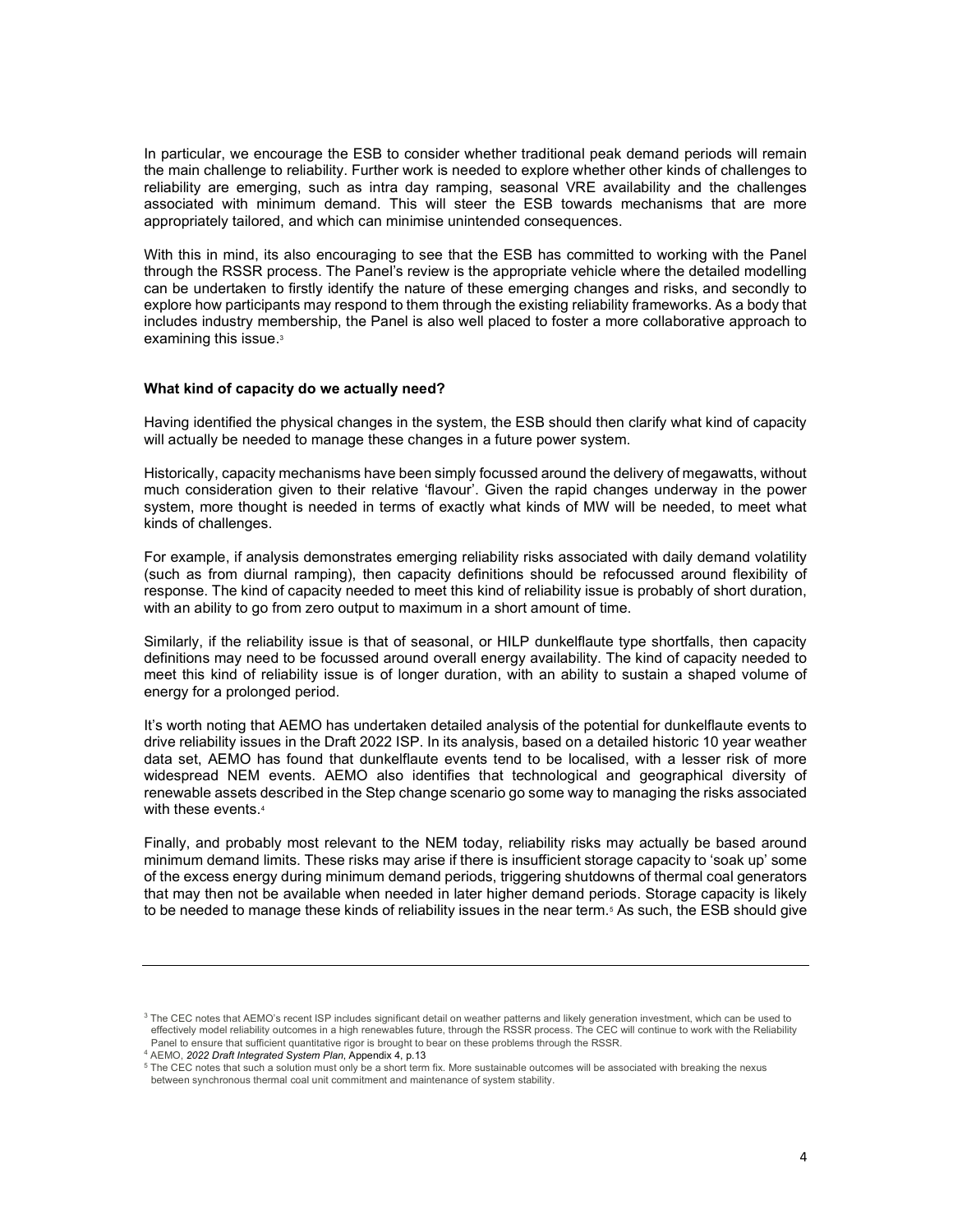consideration as to whether investment should be supported in storage capacity, which can also obviously help address reliability issues associated with ramping and seasonal availability.

### Is a capacity mechanism about retaining old capacity, or bringing in new investment?

The ESB should reconsider its description of what a capacity mechanism is designed to do. A key part of this problem definition must be to separate out two key components:

- 1. providing greater certainty through a controlled exit of existing thermal coal and gas plant; and
- 2. incentivisation of investment in new renewable generation and storage capacity to address the specific reliability issues identified

These are two very different objectives, and as we have identified previously, it's unlikely that any single mechanism can achieve both outcomes. Capacity payments to delay the exit of thermal generation can only act to in turn slow down investment in necessary new renewable capacity.

It follows that the ESB must consider whether separate mechanisms should be developed to address 1 and 2 above. We also consider that this would be consistent with the principles set out by Ministers.

The ESB should firstly note point 8 of the principles set out by Ministers, which states that any capacity mechanism must "provide greater certainty around closure dates of exiting generation". It is not clear how either of the proposed centralised or decentralised capacity mechanisms can meaningfully meet such an objective. While some form of targeted bilateral contract for managed closure with individual generators might drive this outcome, it is unlikely to occur through the functioning an open 'market' for capacity certificates. Such a mechanism, by its very nature, means that owners of thermal coal and gas assets retain absolute discretion as to when they will retire these assets. While the presence of additional revenue streams from a capacity market may impact this decision, it provides governments and consumers with no certainty as to how and when thermal asset owners will retire those assets.

Secondly, the ESB should then note Principle 13, which states that the mechanism must 'enable jurisdictions to opt out, via the National Electricity Law framework'. For the reasons set out above, it appears unlikely that a single capacity mechanism can provide meaningful certainty around closure dates of thermal generation. This is probably the key political driver for most jurisdictions, having observed the energy price impacts of the unexpected exit of the Hazlewood thermal coal generator in March 2017. It follows that this lack of certainty is very likely to trigger jurisdictions opting out of the entire mechanism.

This in turn creates a marked risk of general inefficiencies, with multiple reliability and capacity schemes operating across region boundaries - which would be inconsistent with both principle 7 (to ensure sharing of resources across the NEM by supporting inter-regional contracting) and the more general principles 1 and 2 (be consistent with the National Electricity Objective; and focus on affordability, reliability, security, and continued emissions reduction of electricity supply).

For this reason, we consider that development of a single mechanism to try and address these two fundamentally different objectives is entirely inconsistent with the principles set out by Ministers.

More generally, it is also worth noting that AEMO has predicted thermal coal exit may happen markedly faster than even the relatively conservative projections set out in the Step change scenario. Noting that recent years have seen thermal coal units bring forward exit timeframes, AEMO advises that assumptions that thermal coal exits will progress in accordance with current schedules is optimistic.<sup>6</sup> As noted below, it's likely that the time taken to design and implement a capacity mechanism will be

<sup>6</sup> AEMO, 2022 Draft Integrated System Plan, Appendix 4, p.4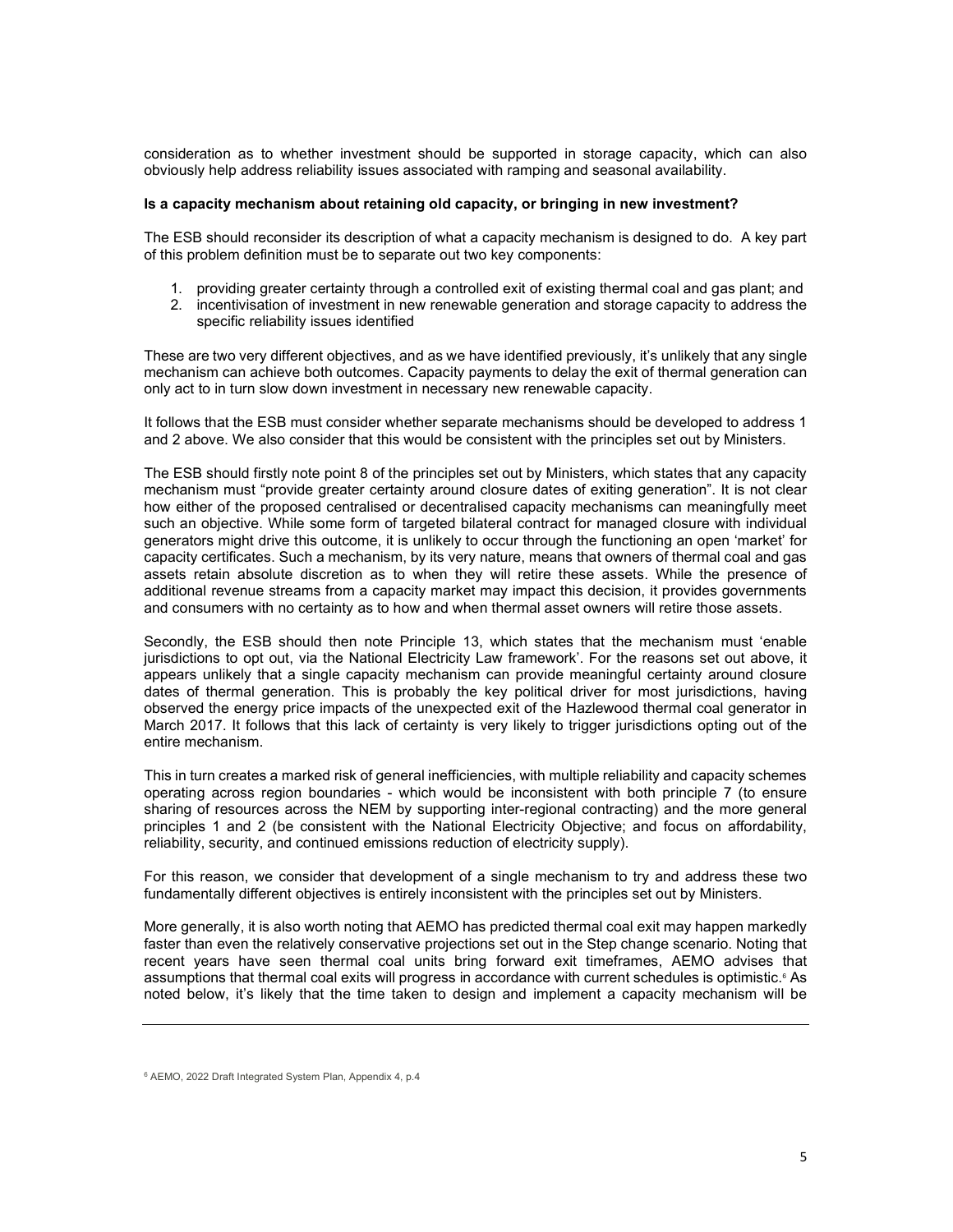substantial. The CEC therefore considers a key risk to the ESB's approach is that by the time any capacity mechanism has been designed, politically processed and then implemented by market participants, many of the coal exits it is theoretically designed to address may very well already have happened.

Finally, given the extreme financial pressures that thermal generation assets are likely to face in coming years, the necessary strike price of any capacity certificate will become correspondingly extreme. The cost of these certificates, which will be passed through to consumers in their entirety, are therefore unlikely to represent good value - especially as they are unlikely to drive improved reliability outcomes, or provide greater certainty as to dates of closure.

The CEC considers that more targeted mechanisms may be appropriate to address this risk of uncontrolled thermal generator exit. In particular, the ESB must carefully consider this through the orderly generator exit contracts.

The ESB should focus on the physics of the transition, and the rate at which these physical transitions are likely to occur, when identifying the key challenges to reliability. This will help to appropriately tailor any necessary regulatory interventions. As we have described above, this will ensure that increases in regulatory complexity are kept to a minimum, while also supporting reliability of supply for customers.

### What is the appropriate solution?

The ESB must assess any new solutions in light of minimising increases in regulatory complexity for participants. In practice, this should translate to the ESB assessing potential solutions as a 'ladder', beginning with assessment of the existing reliability mechanisms, and then considering more complex approaches.

The Reliability Panel's current Reliability Standard and Settings review (RSSR) should therefore be the starting point for the ESB's consideration of mechanisms to enhance reliability. Through this review, the Panel and ESB should give consideration to the physical drivers of any reliability challenges, and whether changes to the existing frameworks can manage any identified challenges.

This should include consideration of the full suite of potential changes to the existing reliability standard and settings, and how this might support investment in new renewable capacity to enable improved reliability outcomes. In particular, the Panel and ESB should assess whether changes to the cumulative price threshold (CPT) could form an appropriate mechanism to support needed capacity. Relaxing the frequency with which the CPT binds will create new contracting incentives, which will reduce investment risk and support the kinds of capacity needed to meet specific reliability challenges. Such a change to the CPT also defuses some of the political sensitivity associated with changes to other reliability settings, particularly increases in the market price cap (MPC).

More generally, the Reliability Panel's analysis in the 'base case' must consider as wide a range of scenarios as possible, when testing the capabilities of the existing reliability mechanisms to deliver needed capacity to maintain reliability. This should include all the various permutations of changes to the MPC, CPT, MFP and APC, as well as all the various inputs, such as technology costs and detailed weather data.

To be clear, the CEC is not suggesting that changes to the reliability standard or settings necessarily represent 'minor' regulatory adjustments. On the contrary, increases in the MPC or CPT are likely to trigger participants to reassess their contracting and investment strategies, which is itself a complex exercise. The ESB and Panel must therefore carefully weigh the nature of any identified reliability challenges against the regulatory implementation costs stemming from any changes to the standards or settings.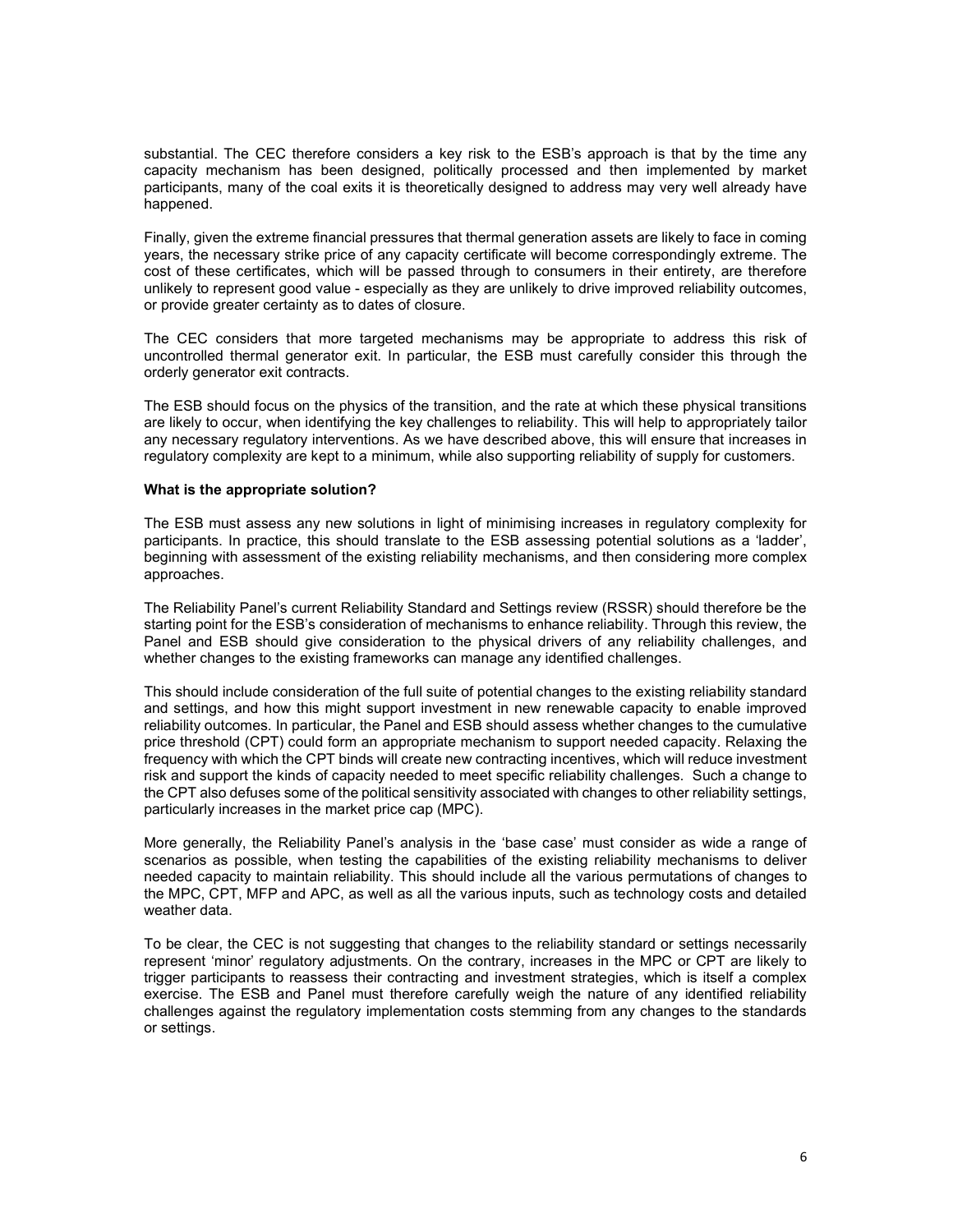The ESB has identified various other capacity mechanisms that could be adopted. At this stage, the CEC doesn't consider a clear case has been made for introduction of these other more complex mechanisms. Given the significant regulatory complexity associated with all of the models proposed, we haven't yet seen evidence to suggest that either a centralised or decentralised capacity mechanism is warranted at this time.

Having said this, the ESB should consider the following, if and when it decides to progress development of these mechanisms:

Participants should retain as much capability as possible to manage their own risk: A central element of NEM design is that risk is borne by private investors, who are best placed to assess and manage that risk. In the context of any capacity mechanism, this translates to a preference for more decentralised mechanisms over more centralised options.

Of course, in practice there may be little difference between the so called 'centralised' and 'decentralised' models proposed in the ESB's paper. In the end, even decentralised mechanisms will require a central agent to determine factors such as derating methodologies, plant eligibility and penalty factors, all of which are fundamental to the design of the scheme. The degree to which individual participants therefore have much freedom to manage their own risk exposure may not differ much between these two types of mechanism.

Impacts on wholesale / contract markets must be avoided: Some of the commentary from the ESB on page 25 of the paper is concerning, particularly references to "prevent[ing] generators (or demand response providers) being paid 'twice' for their capacity, there may need to be recalibration of the reliability settings (such as the market price cap)."

The ESB should note here Principle 4 agreed by ministers, that the capacity mechanism must "complement existing energy only market design and well-functioning markets for financial contracts…"

Any reduction in the MPC or CPT can hardly be described as complementing existing energy only markets, and it will most certainly not support good outcomes in contract markets. Secondary contract markets can only function effectively where there is certainty around key parameters of the underlying spot market design. The risk of an arbitrary regulatory intervention that fundamentally shifts the entire underlying spot market is therefore not conducive to maintaining that effective function.

Any reduction in the MPC or CPT will have significant implications for participants, and will undermine the value of existing assets. This will have the contrary effect to that desired through introduction of the capacity mechanism, in that it can only act to reduce investment in new capacity (as well as reducing value of existing assets).

Any reduction in the MPC or CPT may also result in an unwinding of existing contracting positions, which is itself a difficult and complex process.

Consideration of carbon uncertainty on efficiency of investment: One of the key uncertainties that is negatively impacting on the investment environment is a lack of national carbon policy. Despite commitments to 'net zero' by 2050, there is still insufficient clarity as to how Australia will decarbonise its economy in a manner consistent with limiting climate change to levels below a 1.5 degree increase.

Ministers have instructed the ESB to consider the degree and speed of emissions reduction that must occur in the NEM, by requiring the ESB to take into account the fact that "Australia's Emissions Projections 2020 report anticipates emissions reductions in the NEM of approximately 50 per cent on 2005 levels by 2030, driven by increased levels of renewables and the closure of coal-fired generation, with further reductions expected beyond 2030." Further to this, the second principle set out by the Ministers requires the ESB to "focus on affordability, reliability, security, and continued emissions reduction of electricity supply".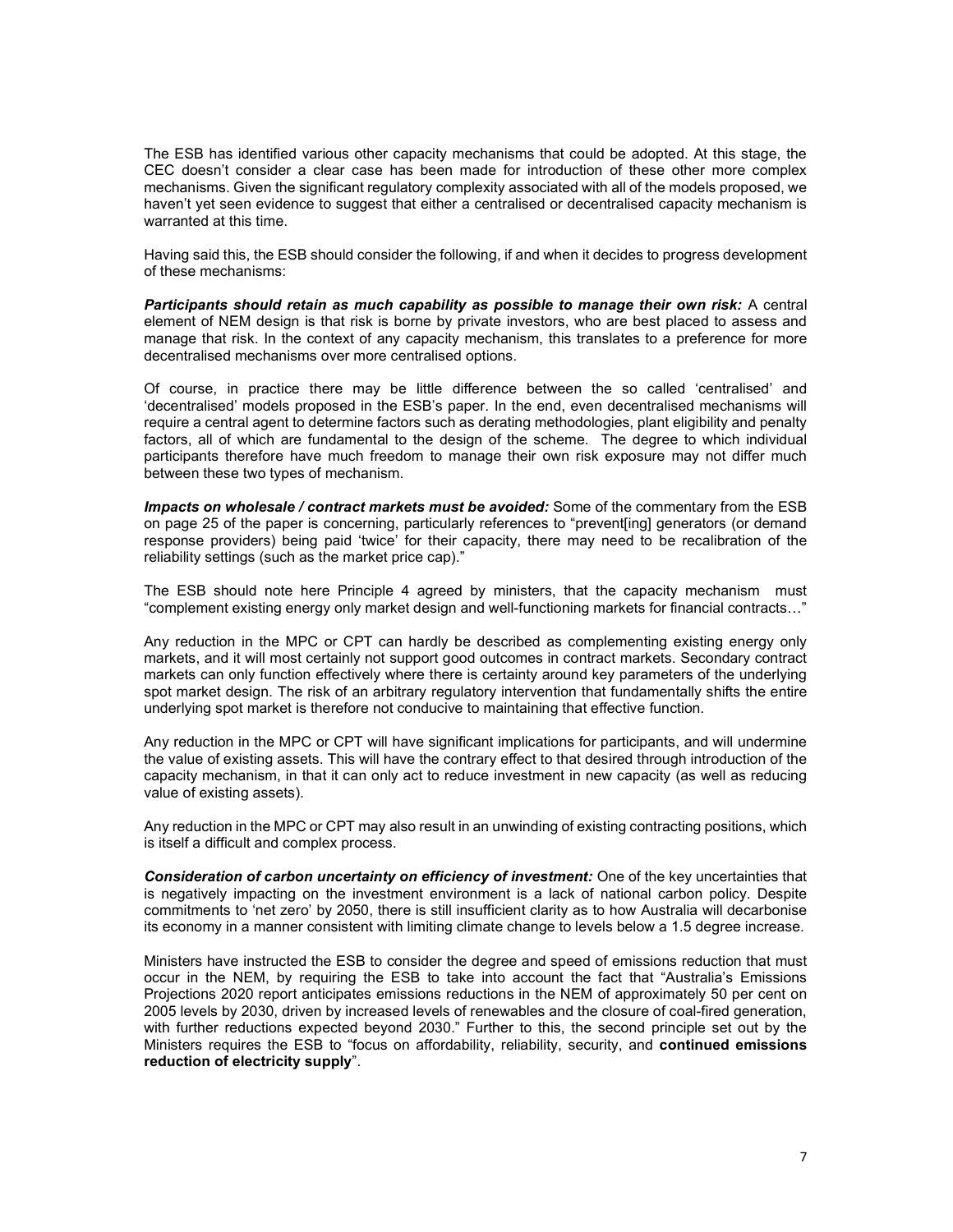It follows that any design of a capacity mechanism must be designed around this central reality of a rapid NEM decarbonisation. As mentioned above, this is relevant to splitting the two 'halves' of the capacity problem – the controlled exit of thermal coal, and the entry of new renewable capacity. It suggests that the sheer speed of NEM decarbonisation makes a new capacity mechanism manifestly incapable of controlling the exit of coal, as this exit will happen faster than the time necessary to implement a new capacity mechanism.

It's also worth noting that the ESB cannot satisfy both Principle 2 (focus on affordability, reliability, security, and continued emissions reduction of electricity supply) and Principle 11 (... be technology neutral…). The only way to ensure a continued reduction in emissions is to actively favour and promote investment in new renewable generation and storage technologies, ahead of any activities to maintain profitability, or even drive new investment, in high emissions technologies.

As an independent body, the ESB should show leadership and do what is needed to address this uncertainty. This could include factoring in an emissions intensity target into any capacity mechanism design. Such an approach would be consistent with achieving the goals stated above. It would also go a long way to addressing investor uncertainty.

**Timeframes for implementation:** The scope of issues identified in the ESB's paper highlights the extreme complexity associated with the introduction of any new capacity mechanism. Given the time needed to address this regulatory complexity, plus a likely long lead time for implementation - in terms of new AER and AEMO processes, as well as participants having to reconfigure their investment and operational strategies – it seems unlikely that a new capacity mechanism can be brought into being in a timeframe where it will have a meaningful effect.

Specific design elements – derating decisions: The discussions on page 19 are encouraging, in that they demonstrate the ESB addressing some of the more thorny issues associated with actually making a capacity mechanism work. Our preference in regards to how derating should be applied is that detailed modelling will be preferable to any 'rule of thumb' approach. This is particularly important given the stochastic nature of aggregate wind and solar generation output, which is not readily applicable to simple rule of thumb approaches to determining availability.

Derating decisions must also be carefully applied to hybrid plant. Putting aside challenges with connection processes, its likely that an increasing number of generators connected to the NEM will be of hybrid design. A key feature of hybrids is that they allow the operator greater control over output, and mean that there is a greater degree of certainty as to the output of the plant. For this reason, any derating criteria should reflect the capability of the hybrid plant to control this output, rather than applying a simple rule of thumb derating to the wind or solar component of the plant.

Specific design elements – AEMO discretion to determine demand curves: The discussion on page 21 highlights the importance of transparency and certainty around how AEMO goes about determining 'demand curves' for capacity. As identified by the ESB, the shape of the demand curve can be used to achieve various policy aims.

For this reason, its critical that AEMO be subject to some form of standardisation when determining this demand curve. As with the existing reliability standard, or other operational standards like the system restart and frequency operating standards, these standards guide and restrict how AEMO goes about procuring system services and ensures that efficient volumes are procured.